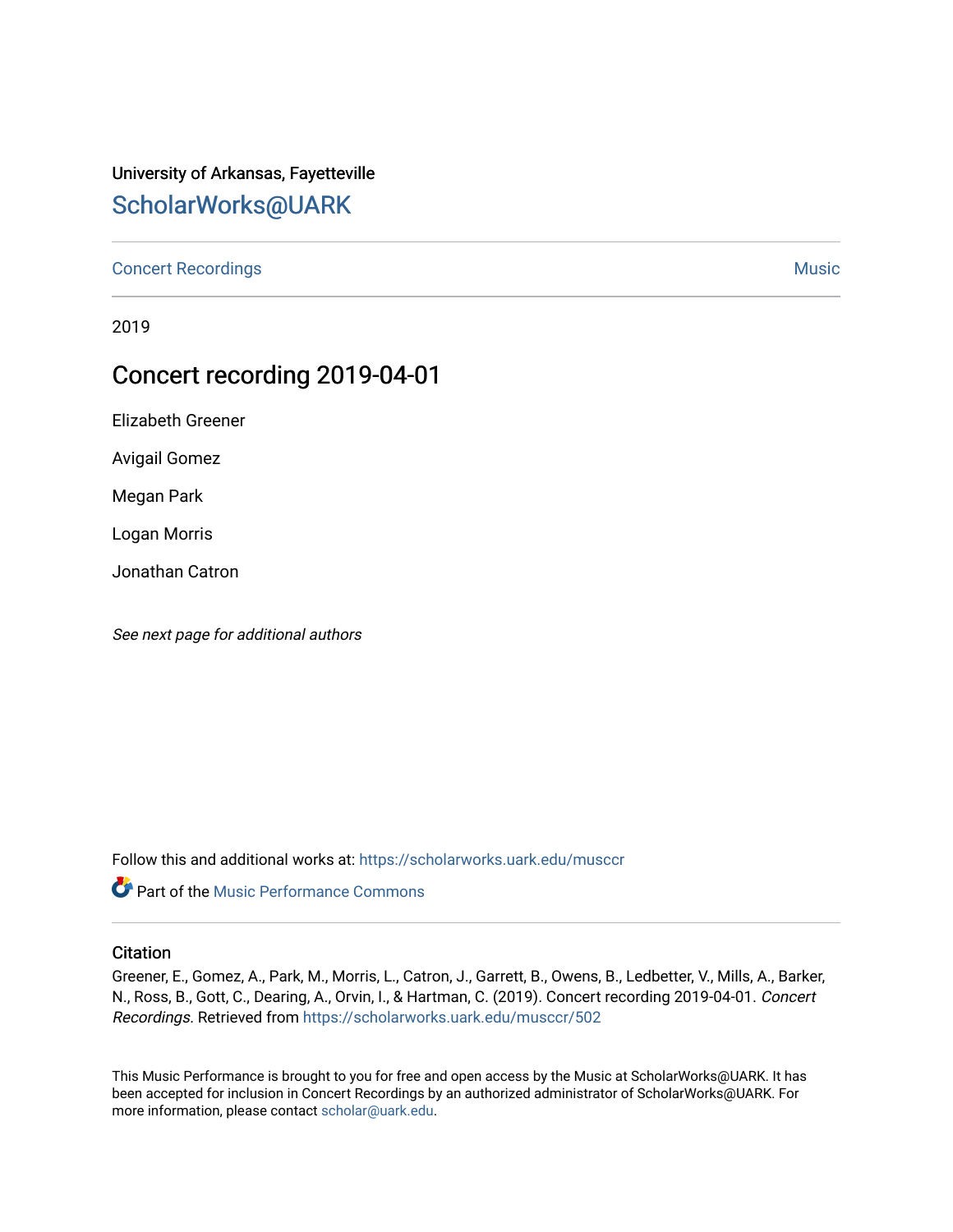### Performer(s)

Elizabeth Greener, Avigail Gomez, Megan Park, Logan Morris, Jonathan Catron, Brandon Garrett, Bryce Owens, Victoria Ledbetter, Anastasia Mills, Nathan Barker, Bailey Ross, Connor Gott, Austin Dearing, Isaac Orvin, and Charles Hartman